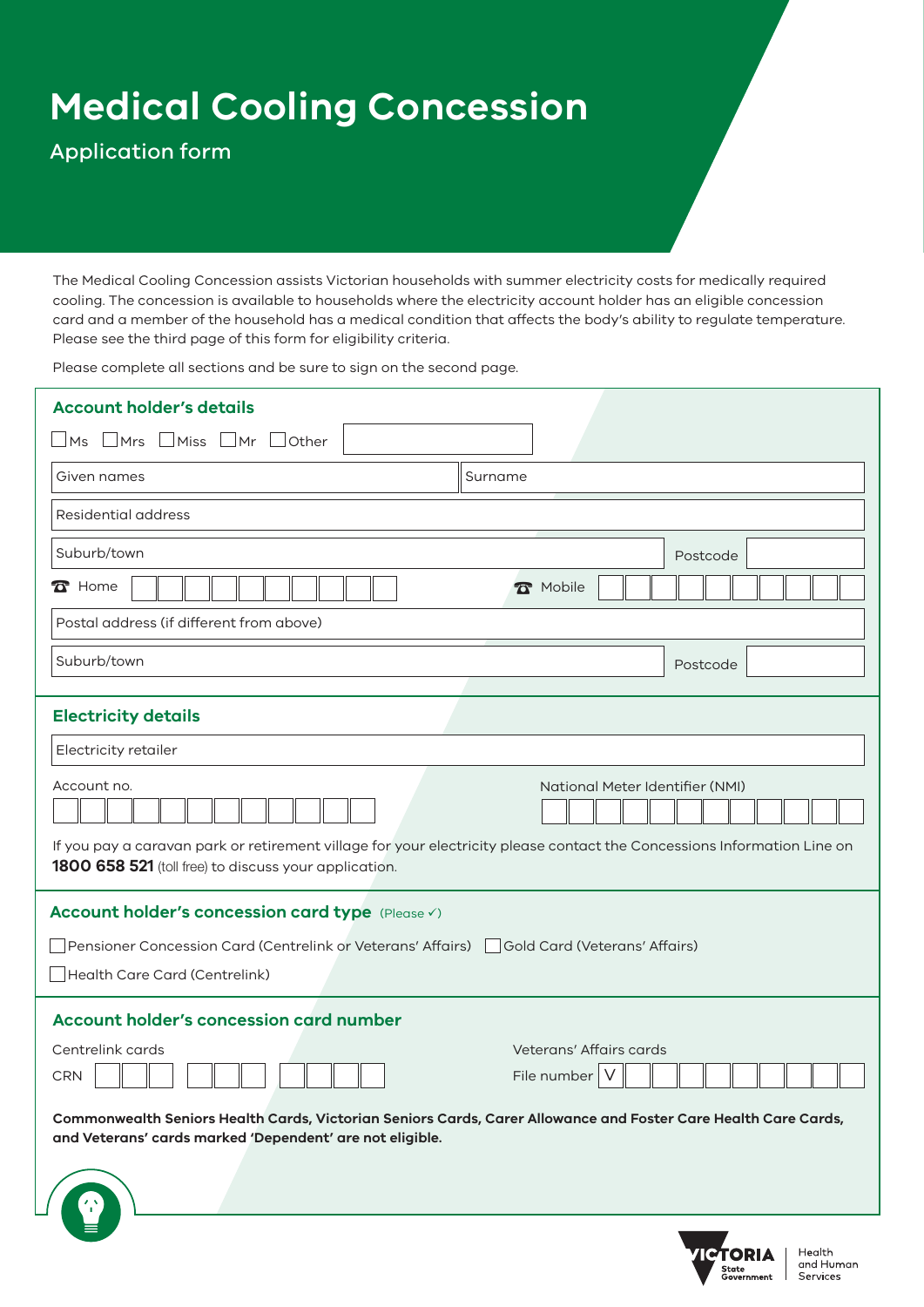| Patient's details (person with the qualifying condition)                                                                                                                                                                                                                                                                                                                                                                                                                                                                                                                                                                                                                                                                                                                                                                                                                                                                                                   |                    |                                      |  |
|------------------------------------------------------------------------------------------------------------------------------------------------------------------------------------------------------------------------------------------------------------------------------------------------------------------------------------------------------------------------------------------------------------------------------------------------------------------------------------------------------------------------------------------------------------------------------------------------------------------------------------------------------------------------------------------------------------------------------------------------------------------------------------------------------------------------------------------------------------------------------------------------------------------------------------------------------------|--------------------|--------------------------------------|--|
| Given names                                                                                                                                                                                                                                                                                                                                                                                                                                                                                                                                                                                                                                                                                                                                                                                                                                                                                                                                                | Surname            |                                      |  |
| Residential address                                                                                                                                                                                                                                                                                                                                                                                                                                                                                                                                                                                                                                                                                                                                                                                                                                                                                                                                        |                    |                                      |  |
| Suburb/town                                                                                                                                                                                                                                                                                                                                                                                                                                                                                                                                                                                                                                                                                                                                                                                                                                                                                                                                                |                    | Postcode                             |  |
| $\sum$ Home                                                                                                                                                                                                                                                                                                                                                                                                                                                                                                                                                                                                                                                                                                                                                                                                                                                                                                                                                | <b>R</b> Mobile    |                                      |  |
| <b>Doctor's statement</b><br>(Patient's name)                                                                                                                                                                                                                                                                                                                                                                                                                                                                                                                                                                                                                                                                                                                                                                                                                                                                                                              |                    |                                      |  |
| I certify that                                                                                                                                                                                                                                                                                                                                                                                                                                                                                                                                                                                                                                                                                                                                                                                                                                                                                                                                             |                    | has                                  |  |
| multiple sclerosis<br>lymphoedema<br>Parkinson's disease<br>fibromyalgia<br>post-polio syndrome/poliomyelitis<br>motor neuron disease<br><b>OR</b>                                                                                                                                                                                                                                                                                                                                                                                                                                                                                                                                                                                                                                                                                                                                                                                                         |                    |                                      |  |
| another qualifying condition - please specify (see page three of this form for more information)                                                                                                                                                                                                                                                                                                                                                                                                                                                                                                                                                                                                                                                                                                                                                                                                                                                           |                    |                                      |  |
| This patient suffers from an inability to self-regulate body temperature                                                                                                                                                                                                                                                                                                                                                                                                                                                                                                                                                                                                                                                                                                                                                                                                                                                                                   |                    |                                      |  |
| Provider stamp                                                                                                                                                                                                                                                                                                                                                                                                                                                                                                                                                                                                                                                                                                                                                                                                                                                                                                                                             | Name               |                                      |  |
| Practice address                                                                                                                                                                                                                                                                                                                                                                                                                                                                                                                                                                                                                                                                                                                                                                                                                                                                                                                                           |                    |                                      |  |
|                                                                                                                                                                                                                                                                                                                                                                                                                                                                                                                                                                                                                                                                                                                                                                                                                                                                                                                                                            | $\boldsymbol{\pi}$ |                                      |  |
|                                                                                                                                                                                                                                                                                                                                                                                                                                                                                                                                                                                                                                                                                                                                                                                                                                                                                                                                                            | Doctor's signature | $\sqrt{2}$<br>$\overline{1}$<br>Date |  |
| Note: If completing this form electronically, the form should be printed and signed by both the applicant<br>and the doctor before being sent.                                                                                                                                                                                                                                                                                                                                                                                                                                                                                                                                                                                                                                                                                                                                                                                                             |                    |                                      |  |
| <b>Consent to check Centrelink details</b><br>I authorise:                                                                                                                                                                                                                                                                                                                                                                                                                                                                                                                                                                                                                                                                                                                                                                                                                                                                                                 |                    |                                      |  |
| • my electricity retailer to use Centrelink Confirmation eServices to perform a Centrelink enquiry of my Centrelink<br>or Veterans' Affairs customer details and concession card status in order to enable the business to determine<br>if I qualify for a concession, rebate or service.<br>• the Australian Government Department of Human Services to provide the results of that enquiry to my<br>electricity retailer.                                                                                                                                                                                                                                                                                                                                                                                                                                                                                                                                |                    |                                      |  |
| I understand that:                                                                                                                                                                                                                                                                                                                                                                                                                                                                                                                                                                                                                                                                                                                                                                                                                                                                                                                                         |                    |                                      |  |
| • the Australian Government Department of Human Services will use information I have provided to my electricity<br>retailer to confirm my eligibility for the concession and will disclose to my electricity retailer personal information<br>including my name, address, payment and concession card type and status.<br>• this consent, once signed, remains valid while I am a customer of my electricity retailer unless I withdraw it by<br>contacting my electricity retailer or the Australian Government Department of Human Services.<br>• I can obtain proof of my circumstances/details from the Australian Government Department of Human Services<br>and provide it to my electricity retailer so that my eligibility for the concession can be determined.<br>· if I withdraw my consent or do not alternatively provide proof of my circumstances/details, I may not be eligible<br>for the concession provided by my electricity retailer. |                    |                                      |  |
| Note: If completing this form electronically, the form should be printed and signed by both the applicant<br>and the doctor before being sent.                                                                                                                                                                                                                                                                                                                                                                                                                                                                                                                                                                                                                                                                                                                                                                                                             |                    |                                      |  |
| Account holder's signature                                                                                                                                                                                                                                                                                                                                                                                                                                                                                                                                                                                                                                                                                                                                                                                                                                                                                                                                 |                    | Date                                 |  |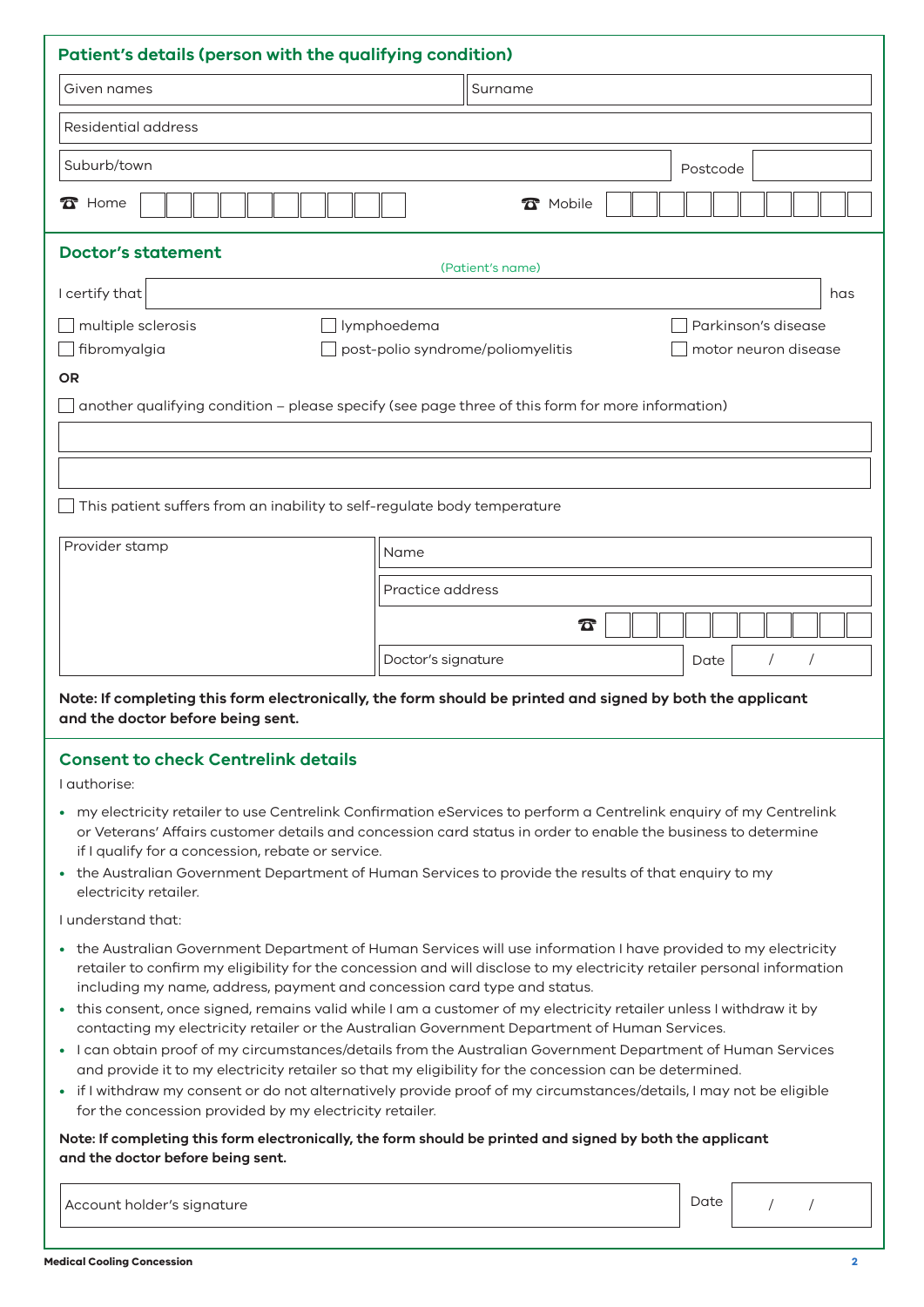### **Medical Cooling – information for customers**

#### **When should I complete this form?**

• If someone in your household has multiple sclerosis, lymphoedema, Parkinson's disease, fibromyalgia, post-polio syndrome/poliomyelitis or motor neuron disease, or another qualifying condition.

#### **AND**

• If the electricity account holder has an eligible concession card.

#### **What concession cards are eligible?**

Eligible cards are:

- Pensioner Concession Card issued by Centrelink or Department of Veterans' Affairs
- Centrelink Health Care Card
- Department of Veterans' Affairs Gold Card (cards marked 'Dependent' are not eligible).

Commonwealth Seniors Health Cards, Victorian Seniors Card, Carer Allowance and Foster Care Health Care Cards and Medicare Cards are not eligible cards.

#### **What other conditions are eligible for a concession?**

If you or a member of your household have a condition that impairs the body's ability to regulate its own temperature, you may be eligible for the concession.

Other qualifying conditions include:

- muscular dystrophy
- quadriplegia
- scleroderma
- systemic lupus erythematosus (SLE).

If your condition is not listed, please contact the Concessions Information Line on **1800 658 521** (toll free) to discuss your eligibility.

Applications for conditions not listed in the doctor's statement must be assessed by the Department of Health and Human Services.

#### **How much is the concession?**

The concession provides a discount of 17.5 per cent off your electricity costs between 1 November and 30 April each year.

The concession is given in addition to the Annual Electricity Concession.

#### **I receive electricity via an embedded network – can I receive a concession?**

Yes. Please contact the Concessions Information Line on **1800 658 521** (toll free) to find out how to apply.

#### **Where do I send my form?**

If you have:

- multiple sclerosis
- lymphoedema
- Parkinson's disease
- fibromyalgia
- post-polio syndrome/poliomyelitis
- motor neuron disease.

Please send your form to your electricity retailer. If you cannot find the correct address, please contact the account enquiries number that appears on your bill.

If your condition is not listed please send your form to:

**Department of Health and Human Services Concessions GPO Box 4057 MELBOURNE VIC 3001**

#### **Renewals**

You may be asked to renew your application for the concession periodically.

#### **Privacy statement**

This information is collected by the Department of Health and Human Services and your electricity retailer/ distributor for the purpose of administering your concessions. Without this information, we are unable to provide your concession. Your information will be disclosed to your electricity retailer/distributor to enable them to process your concession. You are able to request access to the personal information that we hold about you, and to request that it be corrected if necessary. Please contact the Concessions Information Line on **1800 658 521** (toll free) with any queries about this statement.

#### **Accessible format**

If you would like to receive this publication in an accessible format, please contact us on **1800 658 521** (toll free), using the National Relay Service **13 36 77** if required, or email **concessions@dhhs.vic.gov.au**